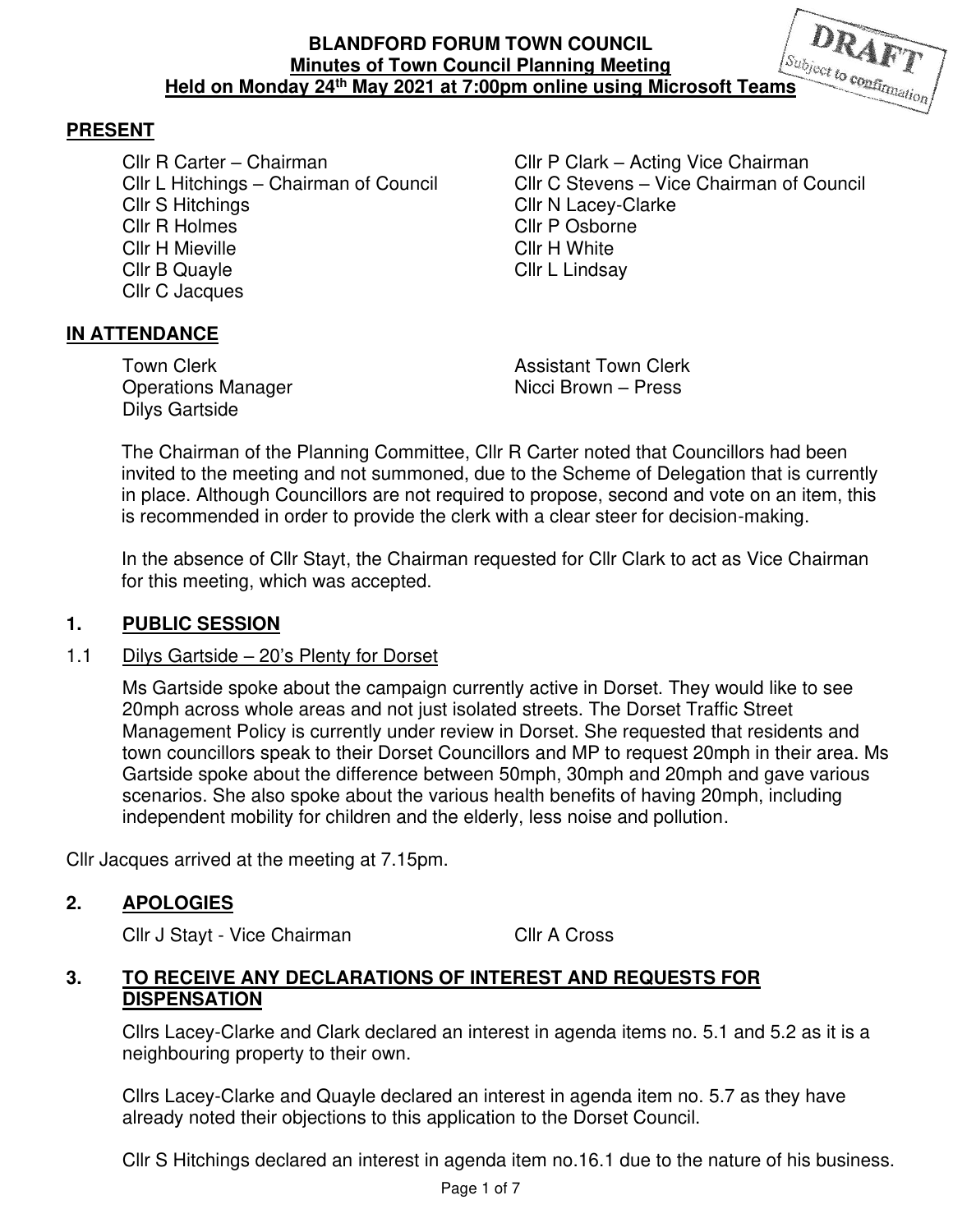The Chairman decided to bring agenda item no. 9 forward as Ms Gartside was in attendance.

# **4. TO CONSIDER AND RESPOND TO THE PROPOSAL FROM 20'S PLENTY FOR DORSET**

Cllr Lacey-Clarke advised Councillors that the Dorset Council is already looking at this, as the policy is due to be updated and he does not see that Town Council support is required at this stage as it is already being looked at.

Cllr Lacey-Clarke abstained from the vote as the request for the whole of 20mph in Blandford Forum goes to the committee he is working with at the Dorset Council.

It was PROPOSED by Cllr Mieville, SECONDED by Cllr R Holmes and AGREED (6 in favour, 7 abstentions) that

#### **The Town Council supports the campaign of 20mph in Dorset and 20mph in the whole of Blandford Forum.**

**ACTION: TOWN CLERK** 

#### **5. TO RETROSPECTIVELY NOTE APPLICATIONS CONSIDERED BY EMAIL SINCE THE LAST PLANNING MEETING**

5.1 P/HOU/2021/00310 – 12<sup>th</sup> April 2021 – Mr T Holder – 41 Queens Road – Erection of a two storey rear extension, and demolition of rear porch

The paper was noted (see Appendix A).

### **6. APPENDIX A – NEW PLANNING APPLICATIONS**

The paper was noted (see Appendix B).

The Chairman decided to take agenda items 5.1 and 5.2 together.

6.1 P/FUL/2021/00356 and P/LBC/2021/00357 – 20<sup>th</sup> April 2021 – Spice India – 29 Salisbury Street – Replacement of kitchen extractor vent

It was PROPOSED by Cllr White, SECONDED by Cllr Stevens and AGREED (10 in favour, 3 abstentions) that

**The Town Council has no objections to the application as it is replacing equipment.** 

**ACTION: TOWN CLERK** 

6.2 P/HOU/2021/00746 – 29<sup>th</sup> April 2021 – Mr & Mrs Christopher – 16 Marston Close – Two storey side extension

It was PROPOSED by Cllr L Hitchings, SECONDED by Cllr Lacey-Clarke and AGREED (12 in favour, 1 abstention) that

**The Town Council has no objections to the application as there is no impact to neighbouring amenities.** 

**ACTION: TOWN CLERK**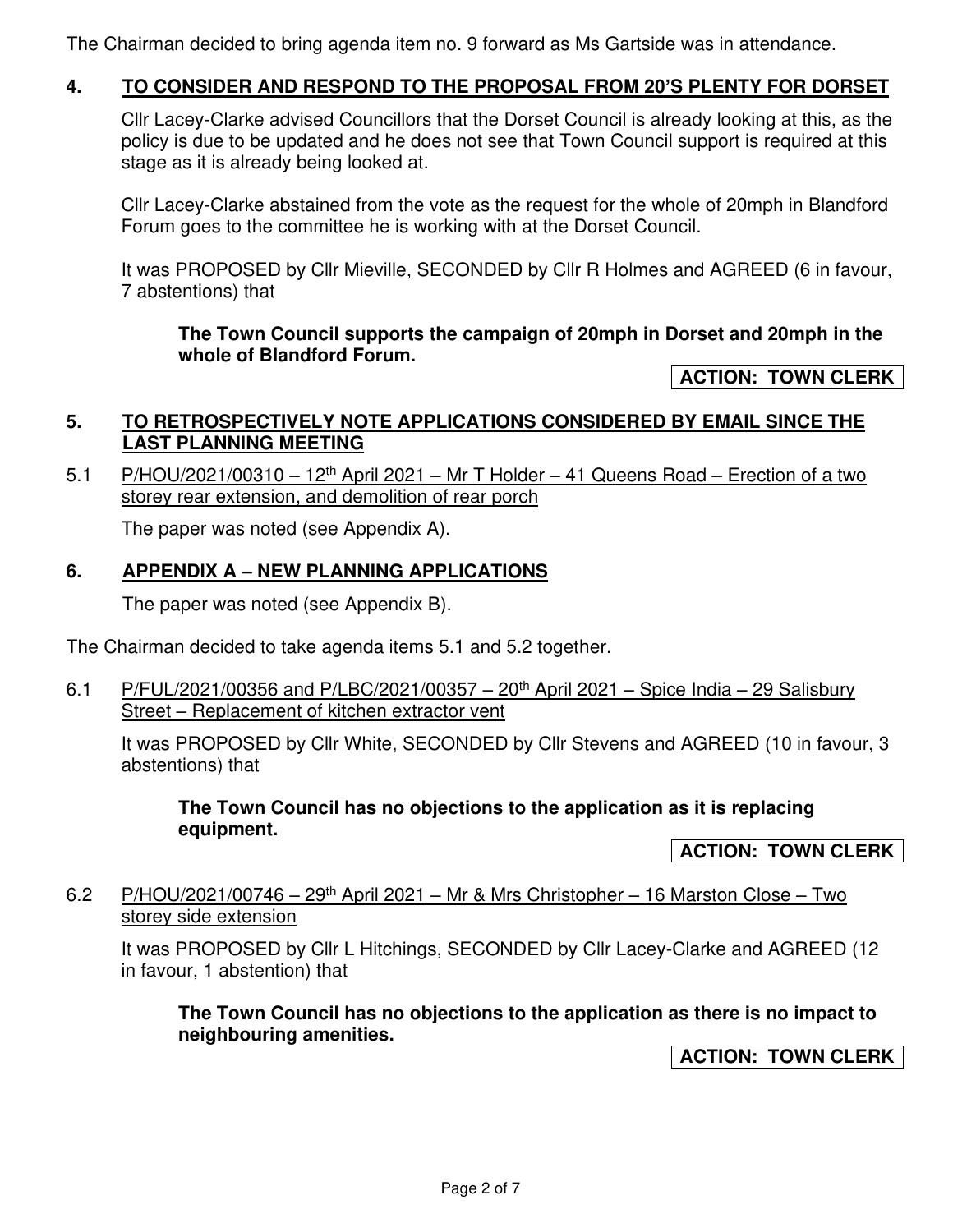6.3 P/HOU/2021/00333 –  $5<sup>th</sup>$  May 2021 – Mr L Tetley – 153 Salisbury Road – Remove & replace roof to form a first floor and erection of two storey rear extension

It was PROPOSED by Cllr Holmes, SECONDED by Cllr Jacques and AGREED (12 in favour, 1 abstention) that

## **The Town Council has no objections to the application as there is no impact to neighbouring amenities.**

### **ACTION: TOWN CLERK**

6.4 P/FUL/2021/00559 –  $6<sup>th</sup>$  May 2021 – Elmform Limited – Hilliers Court North Place – Erection of bin storage shed

It was PROPOSED by Cllr Stevens, SECONDED by Cllr Clark and AGREED (8 in favour, 4 against, 1 abstention) that

### **The Town Council has no objections to the application as the bins will be enclosed and there is no substantial harm to the conservation area.**

# **ACTION: TOWN CLERK**

6.5 P/FUL/2021/00666 – 10<sup>th</sup> May 2021 – EBELL LTD - 15 Orchard Street – Conversion of rear ground floor to 2no. flats & conversion of ground floor and basement to 1no. maisonette flat

It was PROPOSED by Cllr L Hitchings, SECONDED by Cllr Lacey-Clarke and AGREED (10 in favour, 1 against, 2 abstentions) that

## **The Town Council objects to the application due to overdevelopment to the site.**

## **ACTION: TOWN CLERK**

6.6 P/RES/2021/01217 – 12<sup>th</sup> May 2021 – McCarthy and Stone & Homes England – PLOT 3 The Brewery Bournemouth Road Blandford St Mary – Erect building comprising 45 No. retirement apartments (category II type) with communal facilities and car parking. (reserved matters application to determine access, appearance, landscaping, layout and scale; and to discharge condition nos. 1, 3, 4, 7, 9, 10, 16, 18, 19, 23, 24 & 27 of Outline Planning Permission No. 2/2017/1706/VARIA).

It was PROPOSED by Cllr Carter, SECONDED by Cllr Mieville and AGREED (11 in favour, 2 abstentions) that

**The Town Council objects to the application. Although the design, materials and scale reflect the industrial buildings behind and adjacent, if approved, this building would be the largest residential complex in Blandford St Mary and one of the largest in Blandford Forum. It is not domestic in form, and the appearance and size does not harmonise with the housing types of the area. It therefore contravenes B+NP Policy B12 ii. In addition, the scale of this building would form an intrusive and visually dominant feature on the western skyline, when viewed from the adjacent Stour Meadows. It would prevent the important view back to the architecturally significant Brewery building. The Town Council therefore believes that this development contravenes the B+NP Policy B12, paragraph 5.70.** 

#### **ACTION: TOWN CLERK**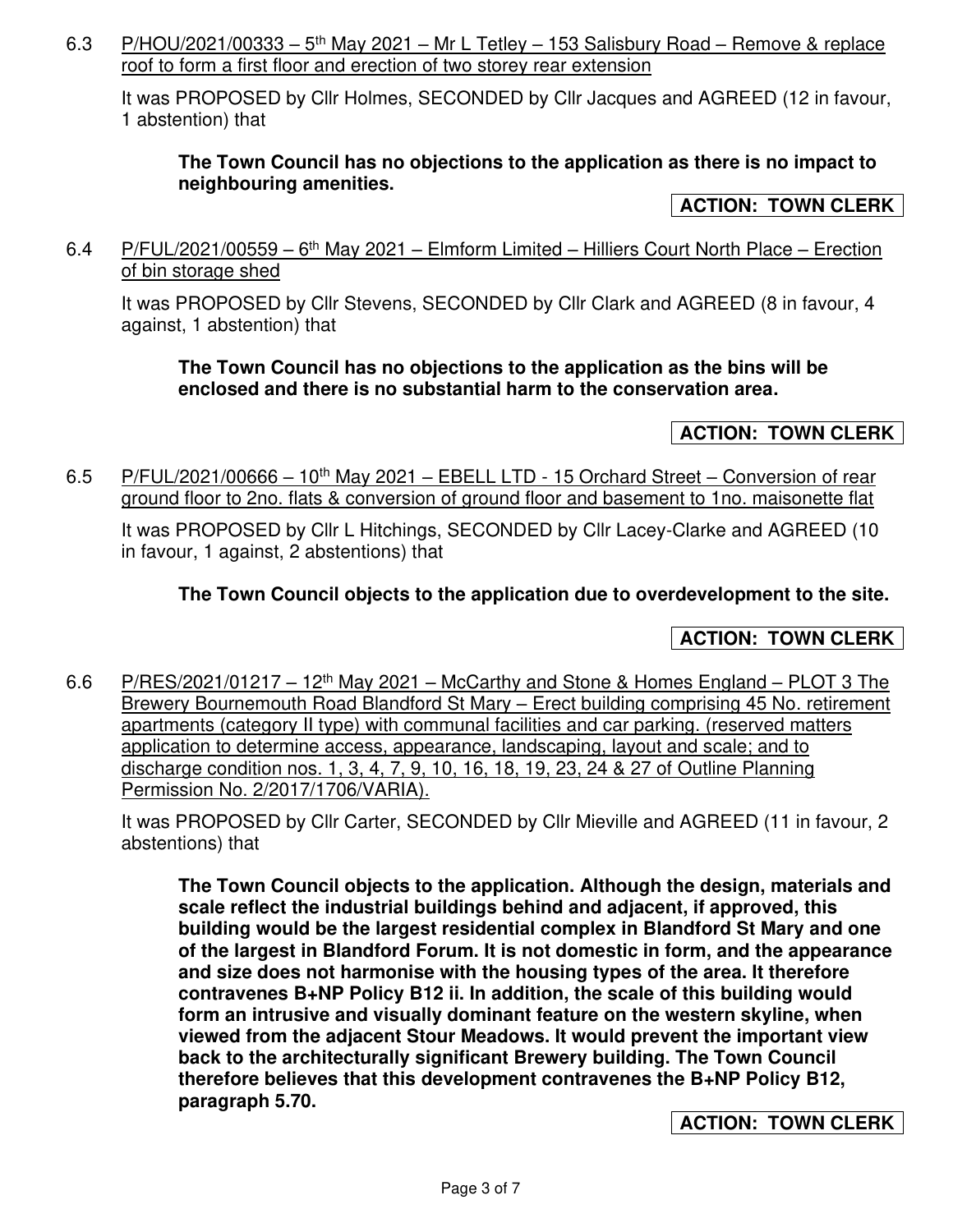6.7 P/PAOD/2021/01378 – 11<sup>th</sup> May 2021 – Euro Prop Ltd – 7A Salisbury Street – Change of use of first & second floors from Offices (B1(a)) to 4 No. Dwellings (C3)

Councillors noted the application and also noted that this is in line with the Blandford+ Neighbourhood Plan Policy B8, (5.50).

6.8 P/DCC/2021/01597 – 14th May 2021 – Minerals & Waste – P/DCC/2021/01597 – Development of a waste management centre for the bulking and transfer of waste and recyclables, comprising a covered waste transfer station, with waste storage, sprinkler tank and pump house, and a split-level household recycling centre with vehicle unloading bays and partially covered central yard, a dedicated 're-use centre', WEEE storage building, office building, staff parking area, weighbridge and associated landscaping. Formation of new access from A350.

It was PROPOSED by Cllr Lacey-Clarke, SECONDED by Cllr Mieville and AGREED (12 in favour, 1 abstention) that

# **The Town Council has no objections to the application.**

# **ACTION: TOWN CLERK**

## **7. APPENDIX B – DORSET COUNCIL DECISIONS ON PLANNING APPLICATIONS AND APPLICATIONS AWAITING DECISIONS**

The paper was displayed (see Appendix C).

# **8. SITE VISITS/DORSET COUNCIL PLANNING MEETINGS**

The Assistant Town Clerk reported that the next Northern Area Planning Committee meeting is on Tuesday 25<sup>th</sup> May, but no applications pertaining to Blandford Forum are on the agenda.

## **9. CLERK'S REPORT AND CORRESPONDENCE**

The paper was noted (see Appendix D).

- 9.1 Blandford + Neighbourhood Plan The Plan has passed the referendum with 2,054 votes in favour and 394 votes against. The Plan is due to be formally made (adopted) by Dorset Council at its cabinet meeting on 22nd June 2021.
- 9.2 Badbury Heights Public Art The artist has attended the site on Monday 10<sup>th</sup> May to replace the strips which needed updating and Cllrs Lindsay and Osborne officially opened the Public Art on Thursday 13<sup>th</sup> May.
- 9.3 Blandford Bridge Continuation of Repair Work The Dorset Council are planning to complete the repairs to Blandford Bridge from 24<sup>th</sup> May 2021 to 18th June 2021. Strengthening work, masonry and concrete repairs were carried out in 2017 and 2019. The remaining work comprises stonework repairs to the upstream cutwaters. So that the work may be carried out safely, the road will be temporarily reduced to a single lane over the bridge with traffic controlled by portable traffic signals. The signals will be in operation Monday to Friday between 09:30 and 15:30 (outside of peak hours).
- 9.4 Bellway Blandford St Mary Latest Programme of Works We have received notification from Dorset Council Highways that the following phases will be carried out as follows: Phase 2 – A354 S38 Entrance works will continue during the day using temporary two-way signals until 24<sup>th</sup> May 2021.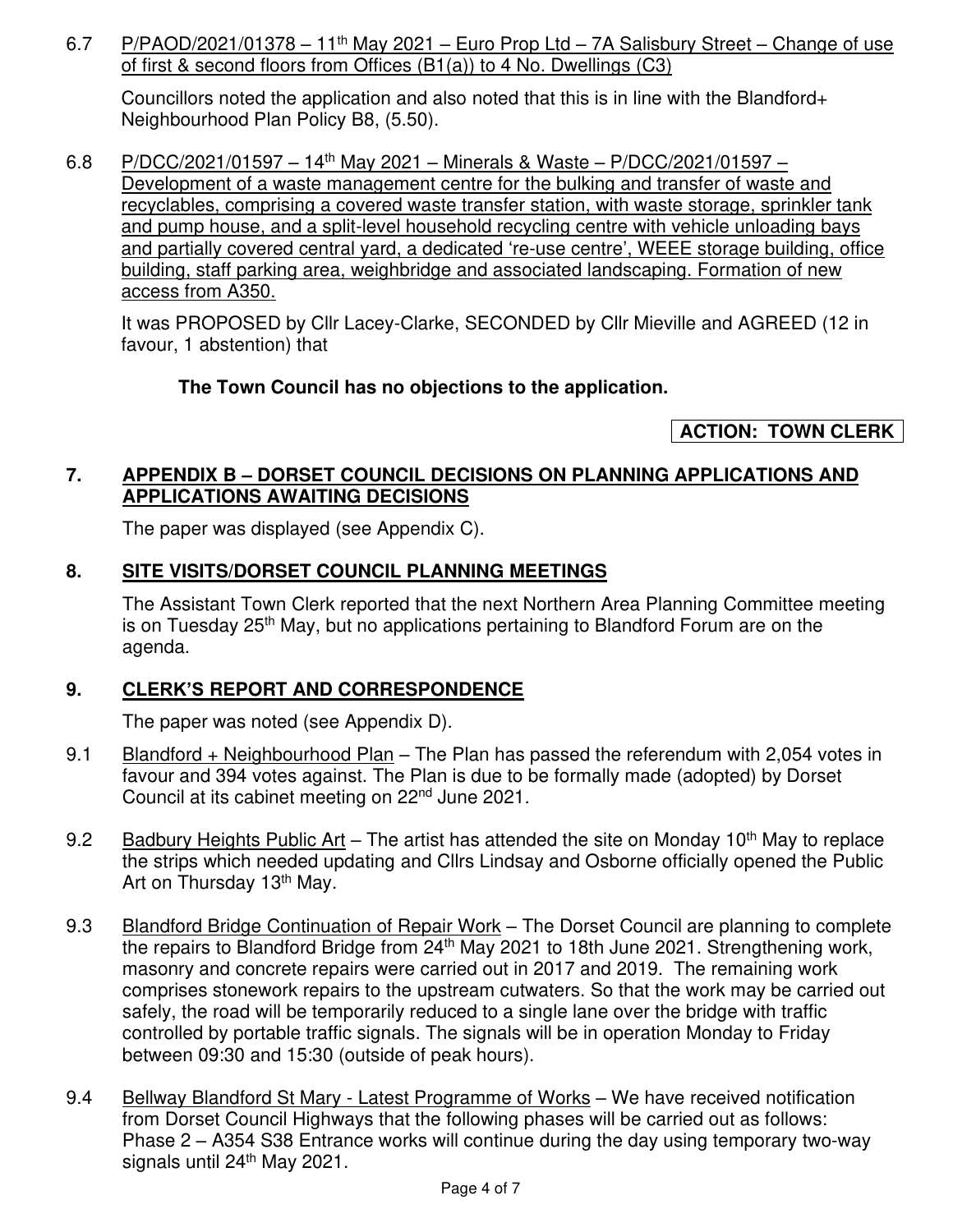# **9. CLERK'S REPORT AND CORRESPONDENCE (cont.)**

Phase 3 - A354 Toucan works at Badger Roundabout. Multiway signals will be in operation overnight between 25<sup>th</sup> May 2021 and 5<sup>th</sup> August 2021. Dorset Council Highways have requested for Bellway to look at their programme and wherever possible carry out the noisiest tasks at the start of their night shift at 7pm.

Cllr L Hitchings reported that Phase 2 has been delayed until September.

## **10. TO RECEIVE PLANS AND CONSIDER THE LIST OF REQUIREMENTS FOR THE COMMUNITY HALL IN THE NORTHERN PART OF THE TOWN FROM WYATT HOMES**

The paper was noted (see Appendix E).

Cllr White left the meeting at 8.40pm and returned at 8.43pm.

It was PROPOSED by Cllr Stevens, SECONDED by Cllr White and AGREED (12 in favour, 1 abstention) that

### **The Town Council considered the information provided and confirms the final list of requirements for the community hall as follows:**

- a community hall minimum size 400sqm, large enough for group activities to take place and perhaps large enough as a wedding venue for 120 people.
- a flexible stage unit
- sound system
- excellent Wi-Fi facilities
- a fitted kitchen (large enough to cater for the amount of people the hall can hold)
- stackable and storable chairs and tables
- adequate storage for these and other equipment (perhaps more than would normally be envisioned for such a space to accommodate the health-related activities equipment)
- toilet, including disabled, and baby changing facilities.
- an outside space area
- if single storey then additional office space and meeting room for hire; if two storeys, then these rooms should be upstairs.
- sufficient parking with disabled spaces to avoid overspill onto the local estate roads.
- community hall to be owned and administered by BFTC.
- local GP Practice to (perhaps) block hire the hall to enable current and future health and fitness related activities to take place (this will ensure some income)
- open to other groups and organisations to maintain commercial viability.
- wide doors/double doors etc to facilitate disabled access.
- carbon neutral building, alternative heat sources
- EVCP in the car park
- short mat bowling, badminton court
- car parking requirements as per Sports England:
	- Mark out bays for maximum utilisation and locate parking for disabled people close to the main entrance.
	- Define separate pedestrian routes and install ramped curbs between disabled parking bays and the entrance. Changes of level around the building must be ramped and may require handrails.
	- Make sure that service vehicles can turn within the site to access the entrance, refuse area and plant room.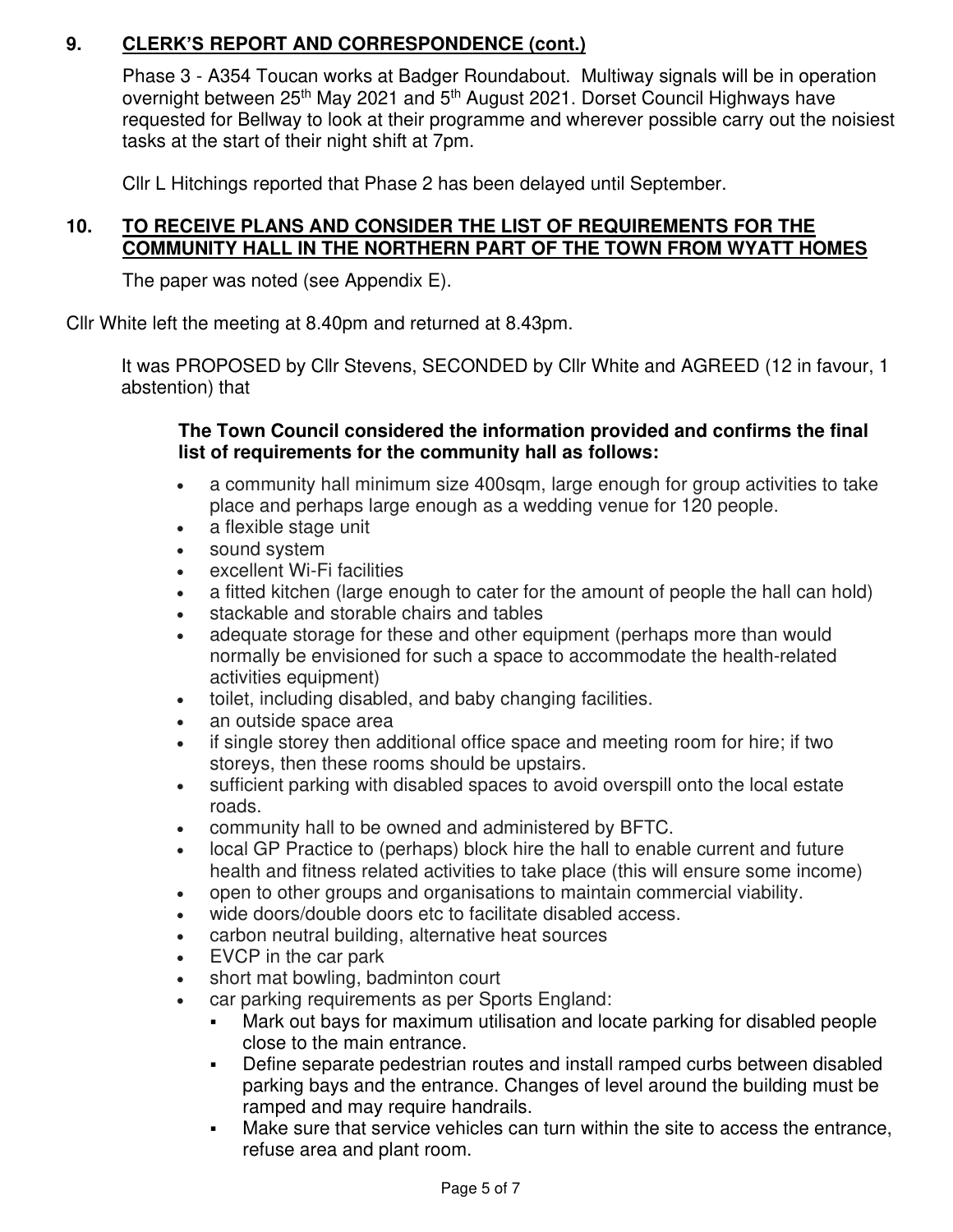#### **10. TO RECEIVE PLANS AND CONSIDER THE LIST OF REQUIREMENTS FOR THE COMMUNITY HALL IN THE NORTHERN PART OF THE TOWN FROM WYATT HOMES (cont.)**

- Provide lighting for security and safety.
- Car park noise is often a nuisance to nearby residents especially in the evening. Siting the building to screen neighbours from the car park can alleviate this problem.
- Provide bicycle lock-up parking close to the entrance where it can be overseen.

# **ACTION: TOWN CLERK**

# **11. TO DISCUSS AND CONSIDER MARKETING AND ROAD NAMES FOR THE DEVELOPMENT AT NORDON**

The paper was noted (see Appendix F).

It was agreed that both the Duke of Edinburgh and Ryan will be put forward as suggestions.

# **ACTION: TOWN CLERK**

## **12. TO CONSIDER A REQUEST TO INSTALL A BENCH IN HOLLAND WAY**

The paper was noted (see Appendix G).

It was PROPOSED by Cllr Lacey-Clarke, SECONDED by Cllr Stevens and AGREED (11 in favour, 1 against, 1 abstention) that

**The Town Council allows the installation of a bench in Holland Way.** 

**ACTION: TOWN CLERK** 

### **13. TO CONSIDER A GRANT APPLICATION FROM THE BLANDFORD ROYAL BRITISH LEGION**

The paper was noted (see Appendix H).

It was PROPOSED by Cllr Lacey-Clarke, SECONDED by Cllr Mieville and AGREED (8 in favour, 3 against, 2 abstentions) that

**A grant of £150 is approved for the display stand and printing costs for the Legion's Armed Forces Day celebrations (Expenditure Authority: General Power of Competence, Localism Act 2011, S1-8).** 

**ACTION: TOWN CLERK** 

## **14. TO RESPOND TO THE PREMISES APPROVAL RELOCATION APPLICATION FOR THE BLANDFORD GROUP PRACTICE**

The paper was noted (see Appendix I).

It was PROPOSED by Cllr Osborne, SECONDED by Cllr Lacey-Clarke and AGREED (9 in favour, 2 against, 2 abstentions) that

**The Town Council supports the application of relocating the dispensary for the Blandford Group Practice and requests that the current limitations of who the Practice can dispense to is waived.** 

**ACTION: TOWN CLERK**